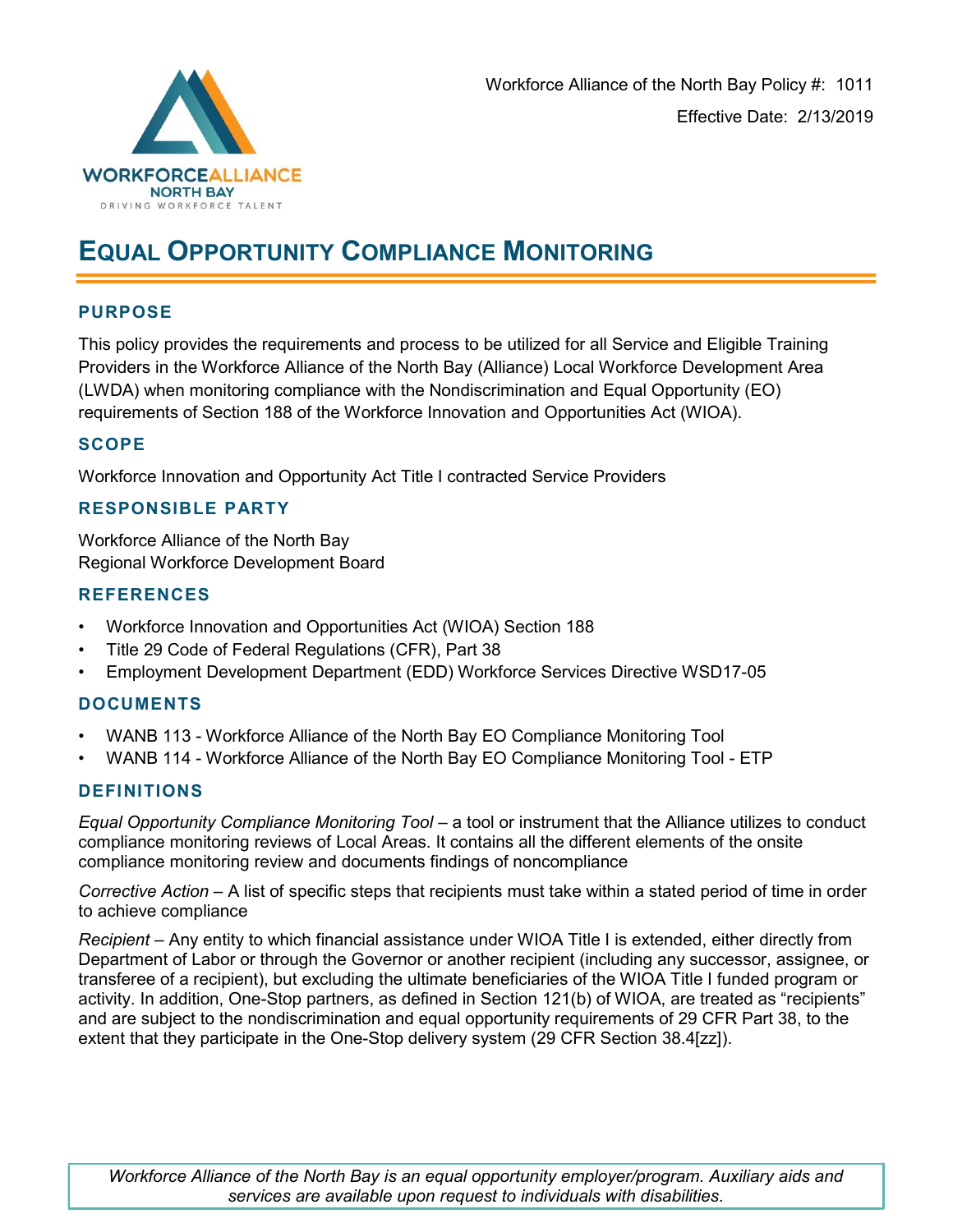# **POLICY**

I. The nondiscrimination and equal opportunity provisions outlined in Section 188 of WIOA and 29 CFR Part 38 prohibit discrimination on the basis of race, color, religion, sex (including pregnancy, childbirth, and related medical conditions, transgender status, and gender identity), national origin (including limited English proficiency (LEP)), age, disability, political affiliation or belief, or, for beneficiaries, applicants, and participants only, on the basis of citizenship or participation in a WIOA Title I financially assisted program or activity.

Under these same provisions the LWDA's are to conduct annual monitoring reviews to determine whether each recipient, which includes all service providers and eligible training providers, are operating its WIOA Title I financially assisted program or activity in a nondiscriminatory way.

In the counties of Mendocino, Lake, Marin, and Napa, the Alliance is responsible for the oversight and monitoring of all the WIOA Title I financially assisted state programs. Consequently, the Alliance will conduct annual compliance monitoring reviews of all service providers and eligible training providers listed on the State Eligible Training Provider List (ETPL) who are utilized by the Alliance or its Contractors for WIOA funded services as well as service providers and America's Job Centers of California (AJCC).

- II. Notification Approximately two to four weeks prior to conducting an EO compliance monitoring review, the Alliance will notify each selected provider's indicated representative about the upcoming review.
- III. Request for Preliminary Information The notification of the compliance monitoring review will include a request for preliminary information such as client/applicant demographic information, nondiscrimination policies, complaint policies, and other information necessary to determine compliance. The request for preliminary information will also include a copy of the EO Compliance Monitoring Tool that the Alliance staff will use to conduct the compliance monitoring review. Preliminary information must be submitted to the Alliance within 10 days of the request.
- IV. Desk Review Upon receipt of the preliminary information, Alliance staff will review the completed EO Compliance Monitoring Tool and submitted items that were requested for compliance with the EO requirements. Any issues or concerns will be noted in a draft report to be provided to the provider.
- V. Site Visit A site visit will be conducted for all AJCC. If any issues or concerns have been identified from the desk review a site visit may be conducted.
- VI. Draft Report A draft report will be created and issued to the provider upon completion of the desk review. Potential findings of noncompliance will be noted in the draft report and a period of 30 days will be allowed for correction of potential findings. Proof of corrections to potential findings shall be provided by the provider to Alliance staff within this 30-day period to avoid a finding.
- VII. Final Report A final report will be created and issued to the provider upon expiration of the 30 day period provided in the draft report. Any issues which have not been resolved will be noted as finding of noncompliance and will require corrective action. Due dates will be provided for accomplishment of corrective actions in the Final Report. A follow-up review may be made to assess the progress made by the provider resolving the identified areas of noncompliance.
	- A. It is important to note that monetary corrective actions may not be paid from federal funds.